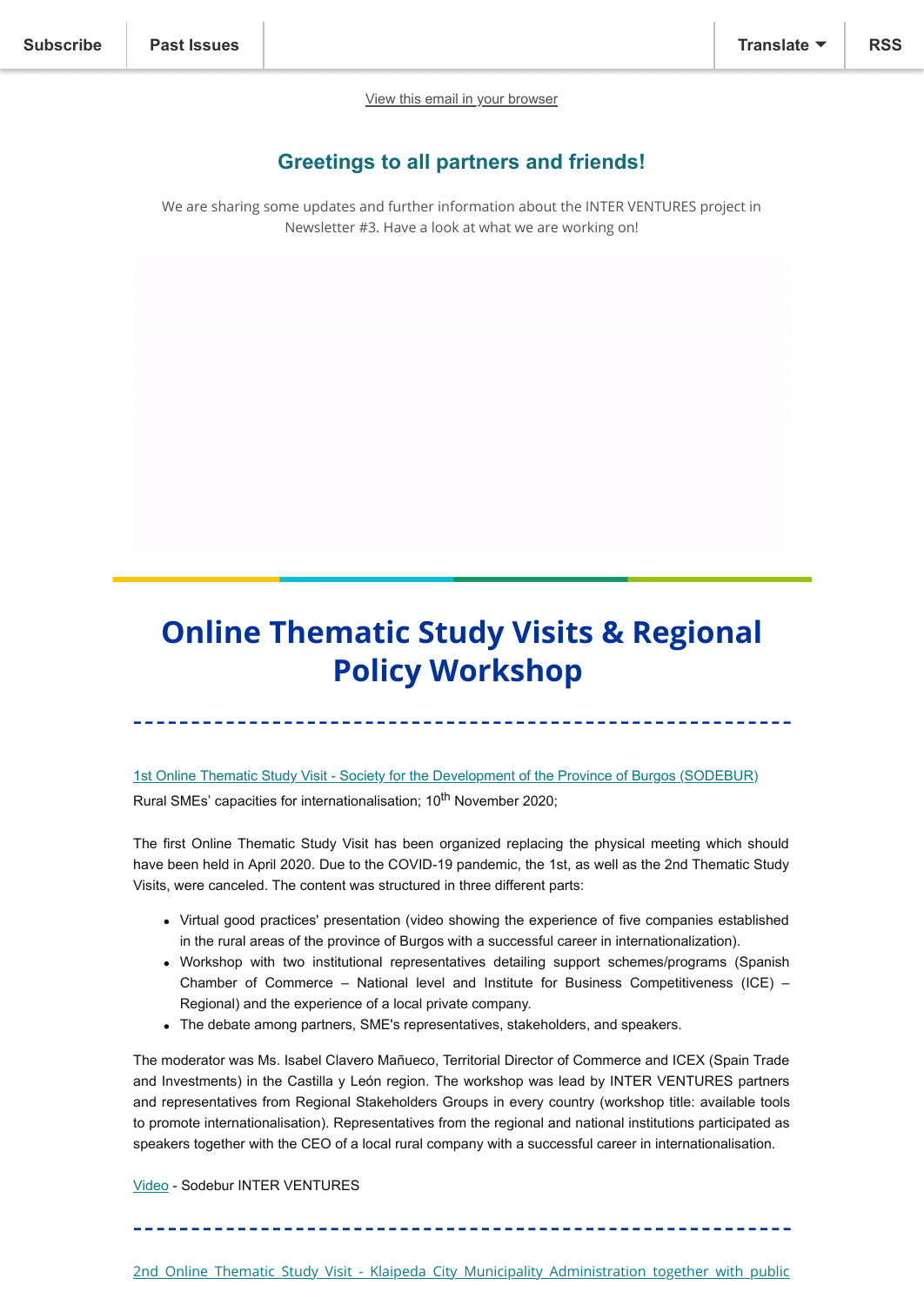#### Past Issues  $\overline{\phantom{a}}$  calculation and  $\overline{\phantom{a}}$  for international international models and support support support support support support support support schemes for SMEs for SMEs for SMEs for SMEs for SMEs for SMEs for SMES for

internationalisation; 19th November 2020;

The second Online Thematic Study Visit of the project partners took place on November 19th in 2020. The project partner, Klaipėda City Municipality Administration, shared the best practices of Klaipeda SME internationalisation.

The event was moderated by Dr. Donatas Jonikas - author of the bestseller "Startup Evolution Curve" and a marketing practitioner with more than 14 years of experience. Dr. Donatas Jonikas introduced the results of Klaipeda region SME internationalization research and added his practical knowledge through the whole event. Although the project partners did not have the opportunity to visit the Klaipeda team face to face, the virtual trip included 4 SME`s companies tour with an in-depth internationalisation aspect. These are the representative companies from the region:

- [UAB "Curtains Calculator"](https://curtainscalculator.com/)
- [UAB "Whatagraph"](https://whatagraph.com/)
- [UAB "Interactio"](https://interactio.io/)
- [UAB "Cebeco Grupė"](https://www.cebeco-group.com/)

Also, the representative from one of the supporting business-promoting agencies in Lithuania "Enterprise Lithuania" shared great insights. The workshop was dedicated to discussing the available tools to promote internationalisation and to analyze the SME`s situation in the Klaipeda region with the participants.

[Video](https://www.interregeurope.eu/interventures/library/#folder=2671) - Klaipeda City Municipality INTER VENTURES

#### **Regional Policy Workshops**

**The Regional Policy Workshops are implemented in each region, involving key RSG members and representatives of the owner of the targeted Policy Instrument, to inform them on the process of action planning, discuss aspirations, and identify potential interim policy improvements.**

#### **KLAIPĖDA (LITHUANIA), Thursday, 5th of November 2020**

One of the items on the agenda of the meeting was on INTER VENTURES project. Gabrielė Martusevičienė as a project manager at Klaipėda City Municipality Administration presented a suggestion on improving KEDS by adjusting several strategy actions relevant to SME development. By choosing several specific measures that are directly related to the areas of the Blue Economy, more attention would be paid to the promotion of KEDS growth areas important for the economic development of Klaipėda city and Klaipėda Region.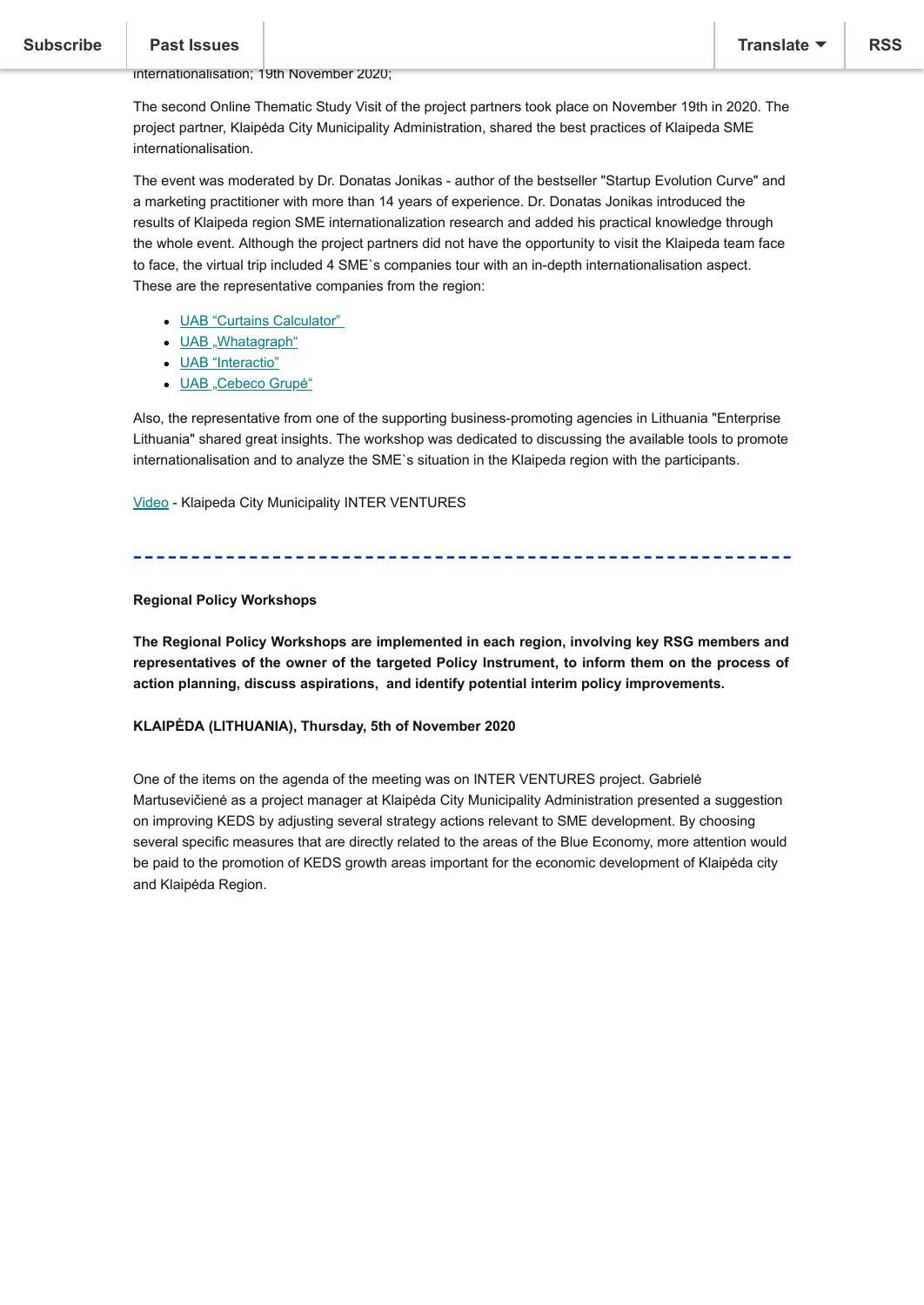

#### **Regional Policy Workshops**

#### **ITALY, Friday, 6th of November 2020**

The regional Policy Workshop was divided into two parts. The first session of the meeting hosted the stakeholders interested in the implementation of the action on female entrepreneurship. The second session of the meeting hosted the stakeholders interested in the implementation of the action on SMEs' transborder cooperation.

The event was devoted to present to the regional stakeholders the key elements of the Regional Policy Recommendation and the preliminary strategy of Unioncamere Lombardia for the implementation of the next Action Plan, which is inspired by the document.





#### **Regional Policy Workshops**

#### **SPAIN, Wednesday, 25th of November 2020**

Local stakeholders together with the owner of the "Strategic Plan Burgos Rural (2015-2020)" discussed possible actions to be included in the Action Plan for the province of Burgos (Spain) to improve internationalisation's processes among rural companies.

Stakeholders proposed actions related to: dedicated training + mentoring (knowledge pills for beginners), a specific line of financing for internationalization, the program of business digitalization (promoting ecommerce), taking advantage of the new methods of work due to COVID-19 in order to maximize the participation at commercial fairs or trade missions.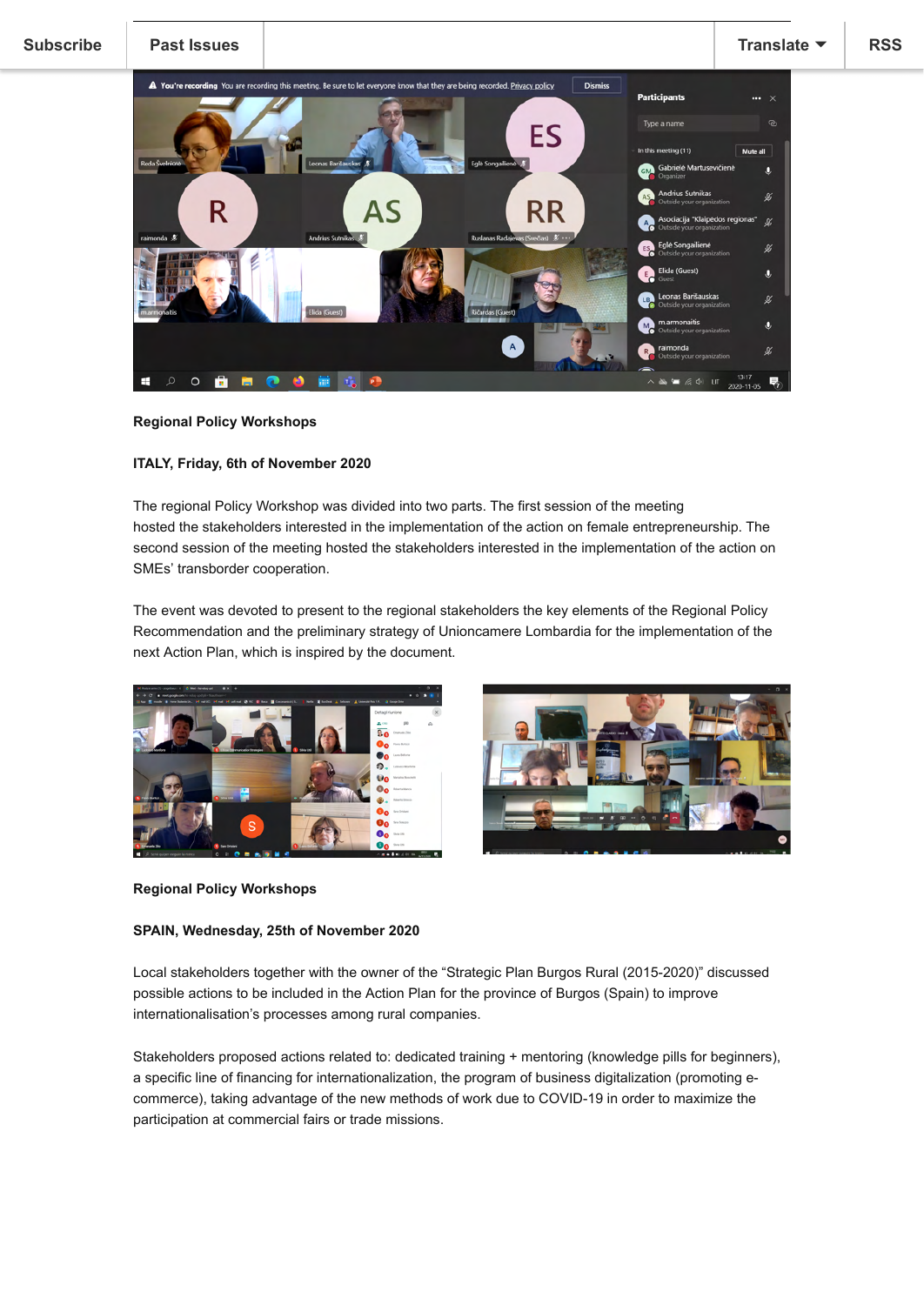

### **2nd and 3rd Stakeholder Meeting-online - "Presenting Situation Analysis and Good Practices" 13.10.2020-16.12.2020**

The aim of the workshop sessions to present a draft Situation Analysis in the Pannon EGTC region and show the Good Practices that partners learned from each other. During the implementation of the Interventures project, it became obvious that one of the most important weaknesses in the Hungary – Croatia cross-border region is the poor coordination of the available support schemes that in both countries are aimed to help SME's grow and become more competitive.

The already identifiable impacts of the COVID-19 pandemic hit the SME sector in both countries, losses in jobs and incomes need to be accounted for across the whole region. In areas (like the whole of the Hungarian parts of the crossborder region), where large companies are almost completely lacking, the impact of it on the employment and incomes is even more severe. From these aspects, stakeholders discussed possibilities and objectives.





**[More about the events](https://www.interregeurope.eu/interventures/news/)**

# **Get to know our partners**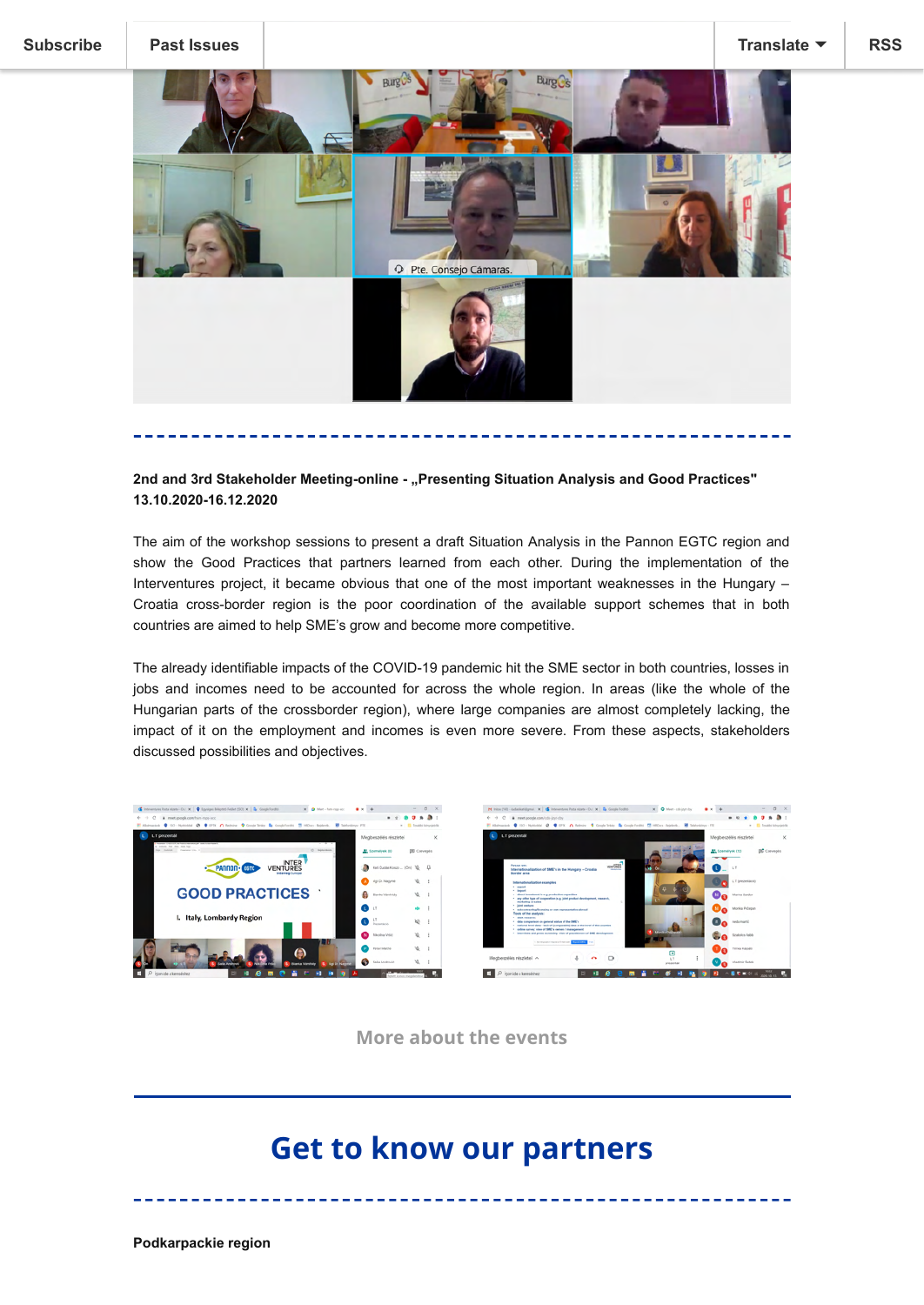### [Podkarpackie region](https://us4.campaign-archive.com/home/?u=729e9317b12551e29df7c2fbb&id=5bbecfc089) located in south-eastern Poland is one of the EU's outermost regions. In the Podkarpackie region, **SMEs constitute 99,9%** of all enterprises. **In 2019** there were **over 150 000 Micro,**

**over 3 000 small, and over 600 medium-sized enterprises**. **The major aspect of internationalization is export.**

Despite the potential of SMEs development and support provided in the last 5 years, **almost 80% of the entrepreneurs have not used financial support programs**, what is more, **94.6% of the entrepreneurs, who nevertheless conduct business abroad**, did not take advantage of non-financial support programs in the last 5 years.

#### **Podkarpackie Region SMEs' Internationalisation**

Finding business possibilities abroad seem to cause some difficulties among SMEs. Over 60% of them consider the transnational activity as a significant barrier, however, the eagerness of establishing such cooperation is not perceived as a significant problem.

Intense internationalisation, especially between cross-border entrepreneurs would have many advantages. Among other things, it could become a new source of income, trigger market recognition, enable obtaining certificates, or establish cooperation with global concerns. It also may open new sales markets, increase the profitability of capital, increase creditworthiness, enable participation in a trade that allows learning from others, obtain greater job satisfaction, employment security, enterprise development, and shape an appropriate image open to investors.

#### [Read more](https://www.interregeurope.eu/interventures/get-to-knowour-partners/podkarpackie-region/) **HERE**



# **Boost for SMEs and cross-border business**

In Panorama 75, the Winter 2020 edition, an article on INTER VENTURES was written by the AEBR (Association of European Border Regions), the advisory partner in the INTER VENTURES project. In the article the aim of INTER VENTURES, promoting the internationalization of Small and Medium Enterprises (SMEs), is covered, as well as the steps the European Commission has taken in the last year on strengthening SMEs.

[Check more information and artic](https://www.interregeurope.eu/interventures/news/news-article/10959/boost-for-smes-and-cross-border-business/)le **[HERE](https://www.interregeurope.eu/interventures/news/news-article/10959/boost-for-smes-and-cross-border-business/)**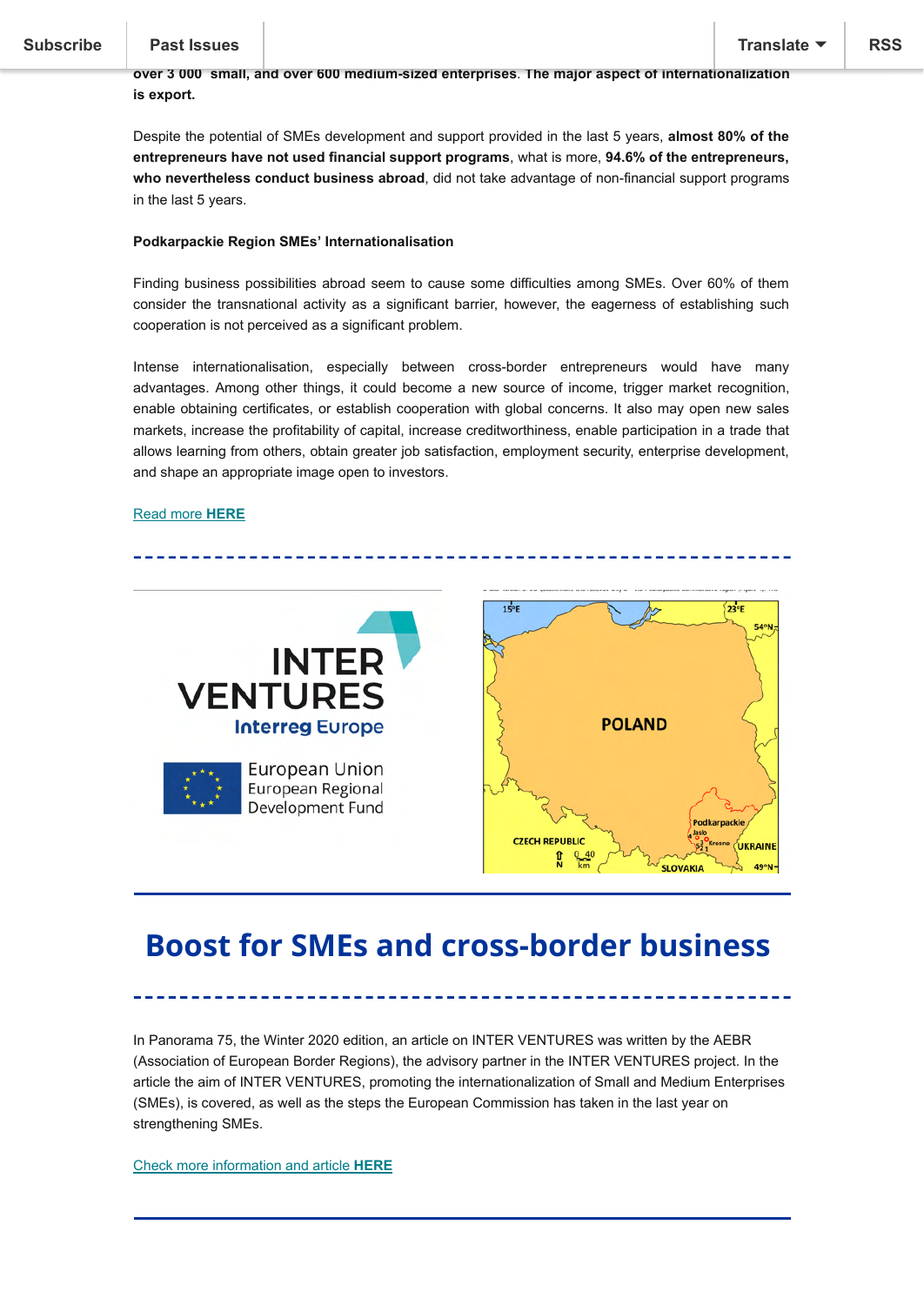All regions analyzed the good practices and together with their stakeholders (during the RSG Follow-up Meeting) selected those ones that can be transferable into their region.

The results were described in the Applicable Reports. You can find all reports under the Library Section.

[Check Applicability Reports](https://www.interregeurope.eu/interventures/library/#folder=2763) **HERE**

## **What's next?**

Project Partners have taken an **Action Planing** to target the aims of the INTER VENTURES project.





### **Follow us here:**

**INTER VENTURES** is an interregional cooperation project funded by the **Interreg Europe Programme** for improving Small and Medium Enterprises (SME) competitiveness policies. INTER VENTURES aims to help SMEs separated by economic borders to **internationalize** their activities. This will spur growth and make EU cross-border regions more competitive. The 3-year project, which started on August 1st in 2019, brings together partners from **5 European border regions** - Hungary, Italy, Poland, Spain, Lithuania, and Germany participating as an advisory partner, representing various stages of evolution of SME ecosystems, from occasional cross-border cooperation through more structured networking to international clusterization.

### **Project Partners:**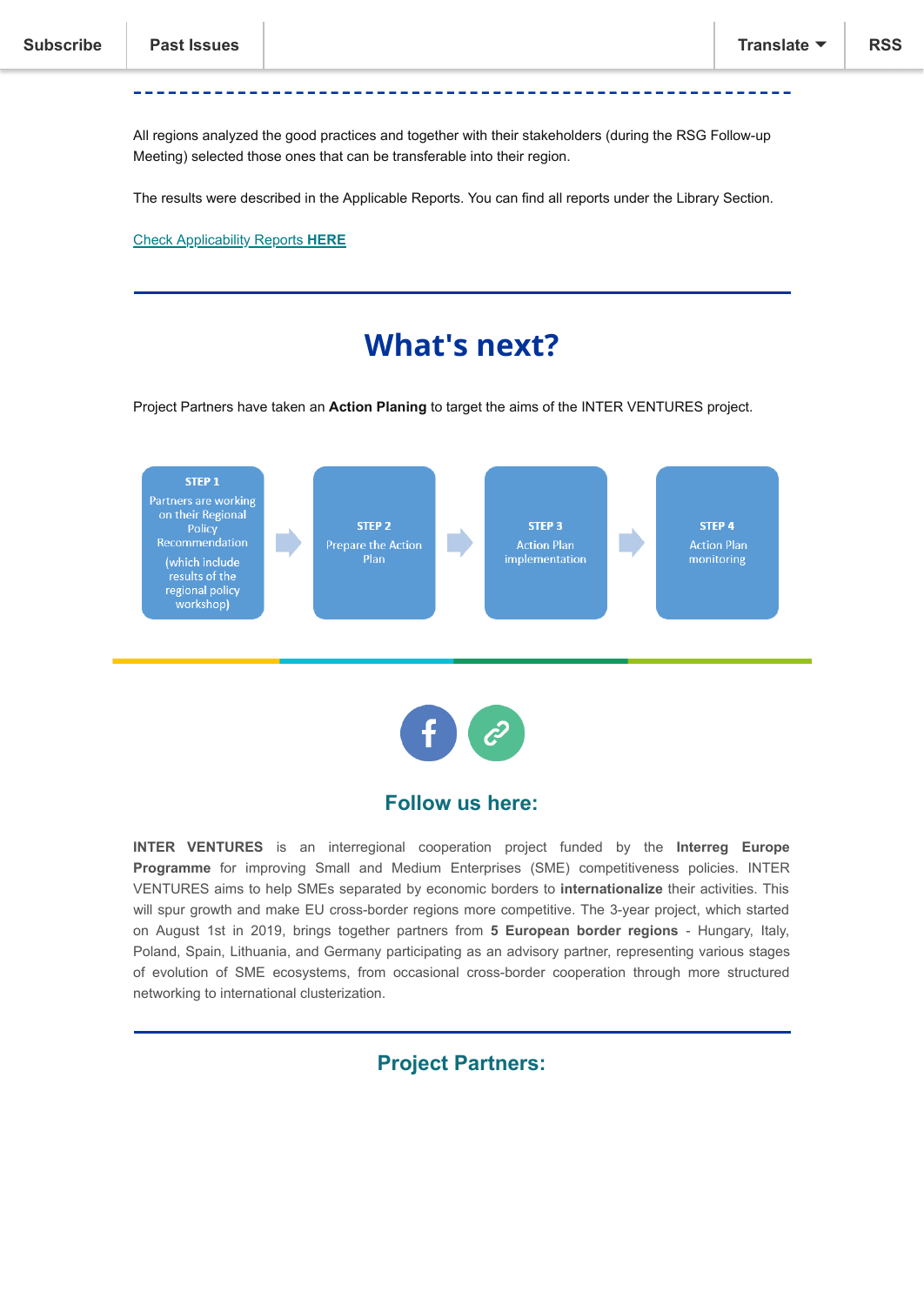

Want to change how you receive these emails? You can [update your preferences](https://interregeurope.us4.list-manage.com/profile?u=729e9317b12551e29df7c2fbb&id=5bbecfc089&e=[UNIQID]&c=156ba53ec6) or [unsubscribe from this list.](https://interregeurope.us4.list-manage.com/unsubscribe?u=729e9317b12551e29df7c2fbb&id=5bbecfc089&e=[UNIQID]&c=156ba53ec6)